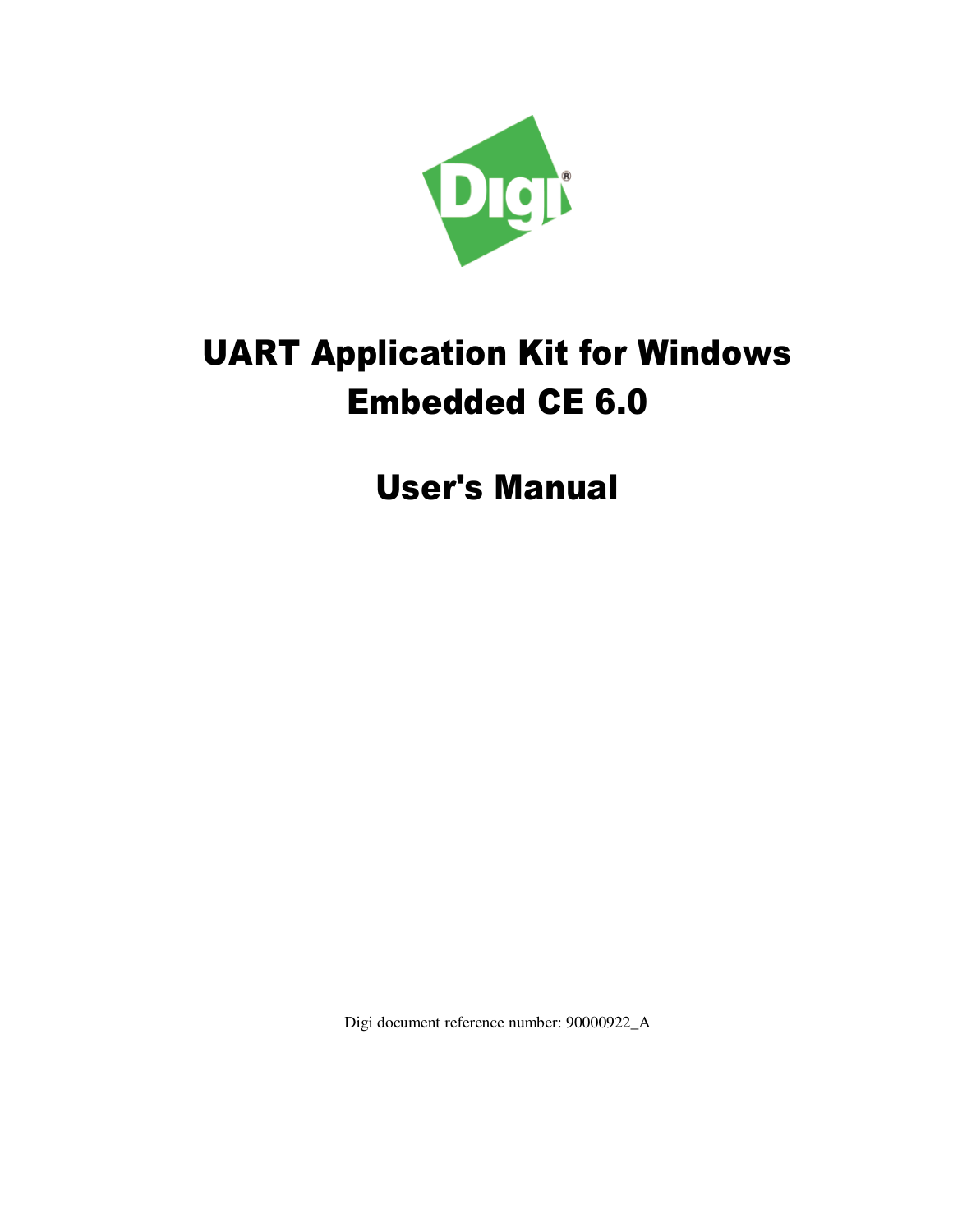Digi International Inc. 2008. All Rights Reserved.

The Digi logo is a registered trademark of Digi International, Inc.

All other trademarks mentioned in this document are the property of their respective owners.

Information in this document is subject to change without notice and does not represent a commitment on the part of Digi International.

Digi provides this document "as is," without warranty of any kind, expressed or implied, including, but not limited to, the implied warranties of fitness or merchantability for a particular purpose. Digi may make improvements and/or changes in this manual or in the product(s) and/or the program(s) described in this manual at any time.

This product could include technical inaccuracies or typographical errors. Changes are periodically made to the information herein; these changes may be incorporated in new editions of the publication.

Digi International Inc. 11001 Bren Road East Minnetonka, MN 55343 (USA) +1 877 912-3444 or +1 952 912-3444 http://www.digiembedded.com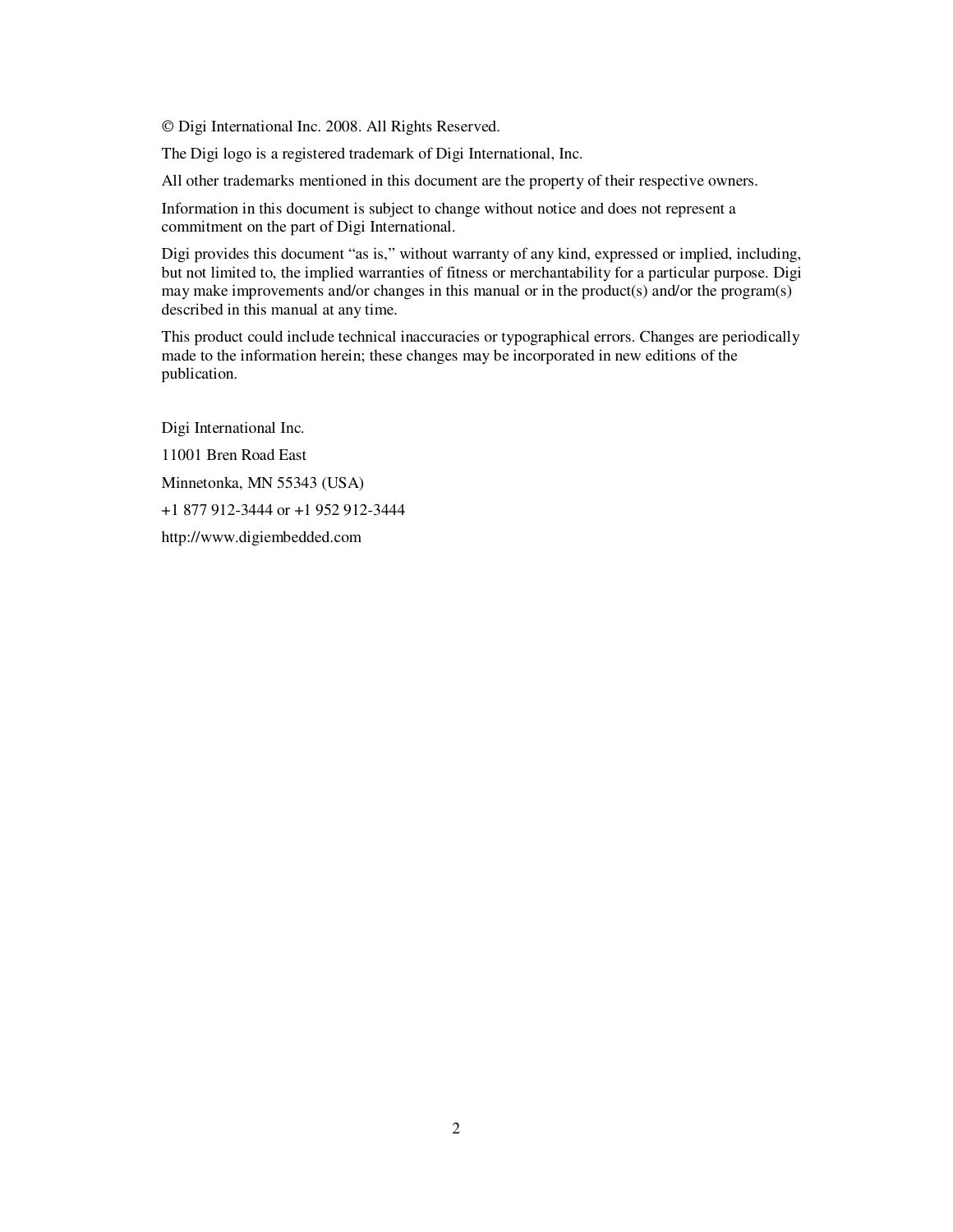# **Contents**

| $\mathbf 1$  |  |
|--------------|--|
|              |  |
|              |  |
|              |  |
|              |  |
| $\mathbf{2}$ |  |
|              |  |
|              |  |
|              |  |
|              |  |
| 3            |  |
| 4            |  |
|              |  |
|              |  |
|              |  |
| 5            |  |
| 6            |  |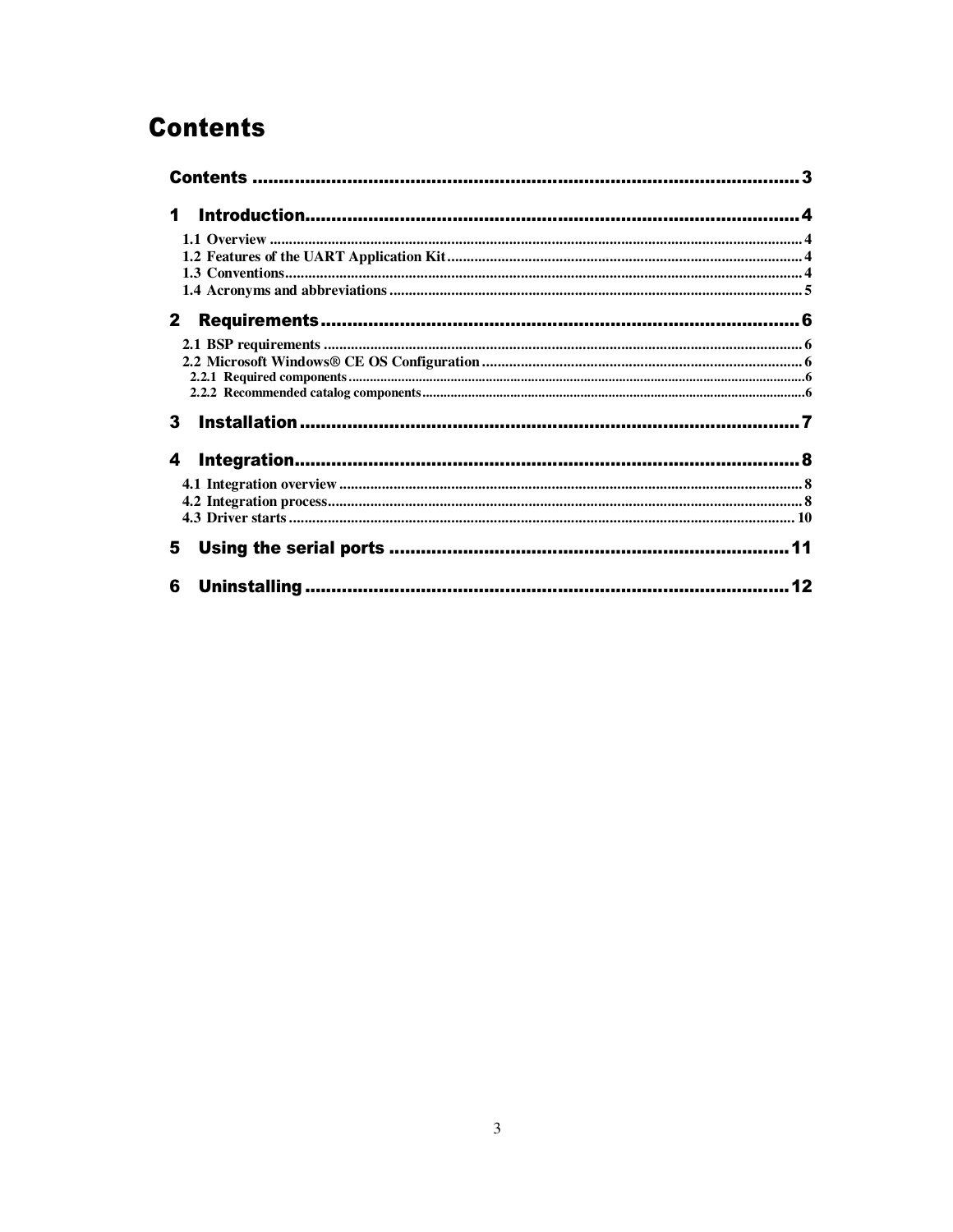# 1 Introduction

## 1.1 Overview

The UART Application Kit is a product that extends the number of serial ports available on your Digi Development board or JumpStart board.

The UART Application Kit hardware board connects to the Development or JumpStart board via the Peripheral Application Header and the provided 50-pin flat cable. It mounts a quadruple UART chip and additional logic for providing 4 independent configurable RS-232/422/485 serial ports.

Each port can be configured, via an on-board switch, for RS-232, RS-422 or RS-485 asynchronous serial communication in either full-duplex or half-duplex mode. For more information about the configuration of the switches see UART Application Kit Hardware Reference Manual.

The UART Application Kit hardware board is powered from the Development or JumpStart board.

The UART Application Kit software contains the driver needed to support the extended UARTs in a Microsoft Windows® Embedded CE 6.0 OS Design.

This User's Manual assumes that the reader is able to create, compile and download a kernel image.

### 1.2 Features of the UART Application Kit

The following are major features of the UART Application Kit:

- Four independent configurable RS-232/422/485 serial ports
- 64-byte transmit/receive FIFO with error flags
- Up to 5Mbits/sec baud rate
- Full modem RS-232
- Configurable full-duplex or half-duplex RS-422/485 ports
- Configurable termination resistor for RS-422/485 ports
- Four 9 way D type connectors
- All ports accessible at TTL level (connector not mounted)
- One shared open collector interrupt for all the ports
- Power save mode
- ±15kV ESD protection

#### **1.3 Conventions**

Here is a list of the typographical conventions used in this manual:

| <i>Style</i> | New terms and variables in commands, code, and other input.                                   |
|--------------|-----------------------------------------------------------------------------------------------|
| Style        | In examples, to show the contents of files, the output from<br>commands. In, text the C code. |
|              | Variables to be replaced with actual values are shown in italics.                             |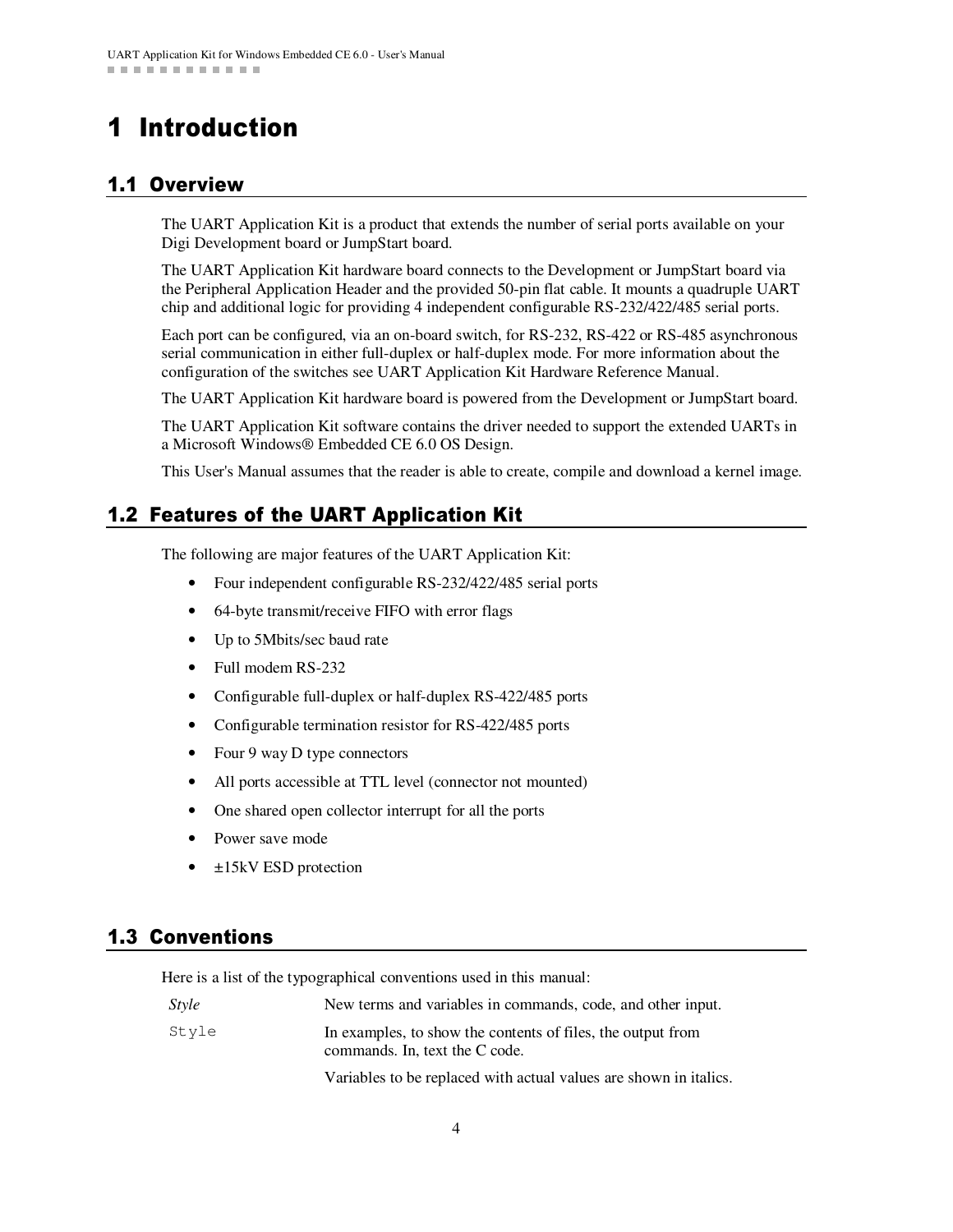| <b>Style</b>         | For menu items, dialogs, tabs, buttons, and other controls.         |
|----------------------|---------------------------------------------------------------------|
|                      | In examples, to show the text that you enter                        |
| Menu name $>$ option | A menu followed by one or more options; for example, File ><br>New. |

This manual also uses these frames and symbols:



#### This is a warning. It helps solve or avoid common mistakes or problems.



*This is a hint. It contains useful information about a topic.*



This is a host computer session > **Bold text indicates what must be entered**.



This is a target session > **Bold text indicates what must be entered**.

### 1.4 Acronyms and abbreviations

| <b>BSP</b>  | <b>Board Support Package</b>                |
|-------------|---------------------------------------------|
| <b>CPU</b>  | Central Processing Unit                     |
| <b>ESD</b>  | Electrostatic Discharge                     |
| <b>FIFO</b> | <b>First Input First Output</b>             |
| <b>FTP</b>  | File Transfer Protocol                      |
| MEI         | Multiple Electrical Interface               |
| OS          | <b>Operating System</b>                     |
| PC.         | Personal Computer                           |
| <b>UART</b> | Universal Asynchronous Receiver Transmitter |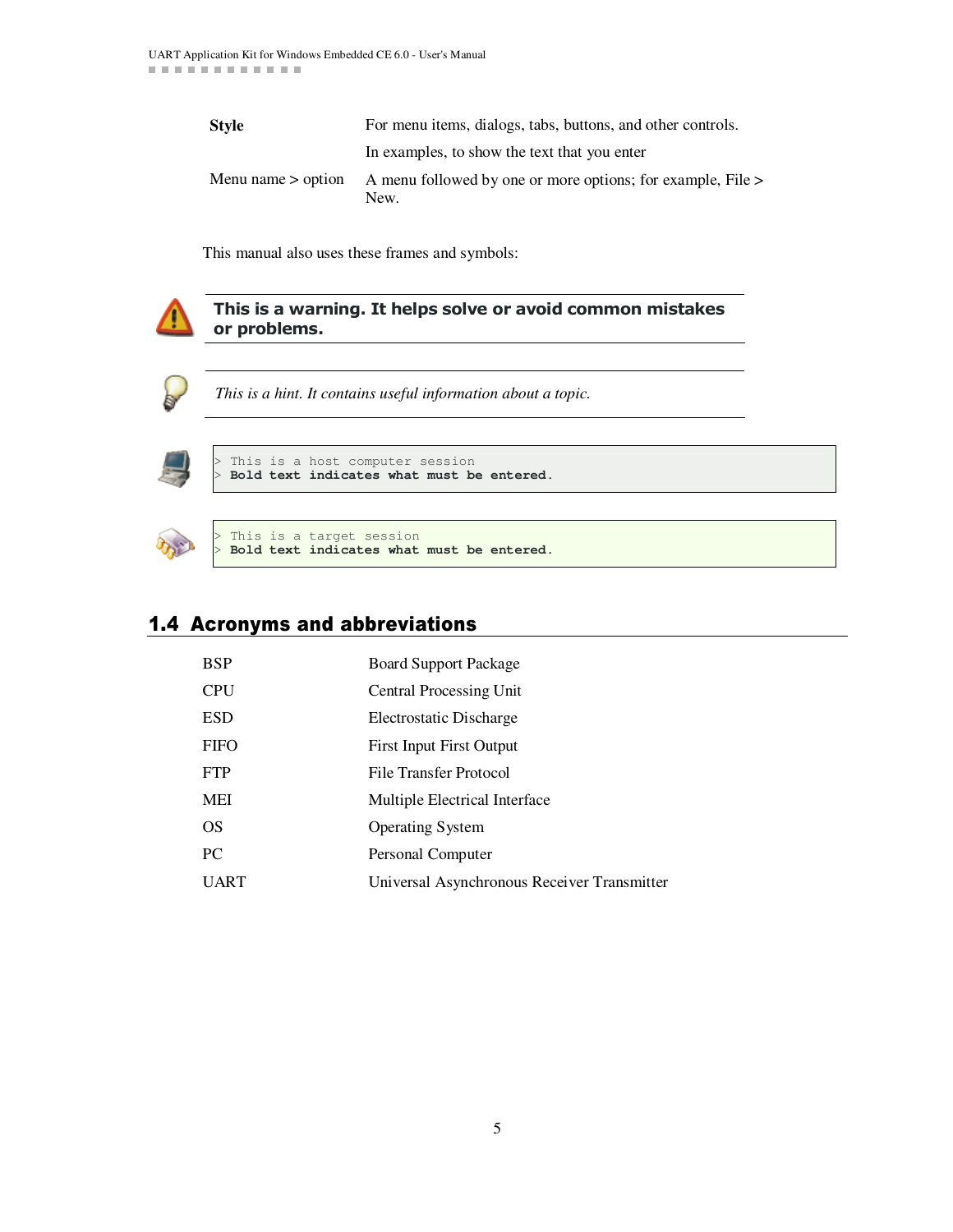# 2 Requirements

Host System requirements

The development system has to meet the following requirements:

- x86 PC with 500 MHz Pentium III or faster processor; 2 GHz Pentium 4 or equivalent recommended
- Microsoft Windows<sup>®</sup> 2000 Professional with Service Pack 4 or Windows XP Professional with Service Pack 1.
- Microsoft Windows® CE 6.0 with Service Pack 1 installed and updates
- Serial port
- Ethernet network card

### **2.1 BSP requirements**

Display interface support recommended for development purposes, but not required.

### 2.2 Microsoft Windows® CE OS Configuration

#### **2.2.1 Required components**

Go to the Catalog and expand **Core OS > CEBASE**. Then include this element:

#### **Core OS Services:**

• Serial Port Support

#### 2.2.2 Recommended catalog components

Other recommended networking utilities and services are:

#### **Core OS > CEBASE > Communication Services and Networking:**

- Networking General
	- o **Network Utilities**
- Servers
	- o FTP Server
		- o Telnet Server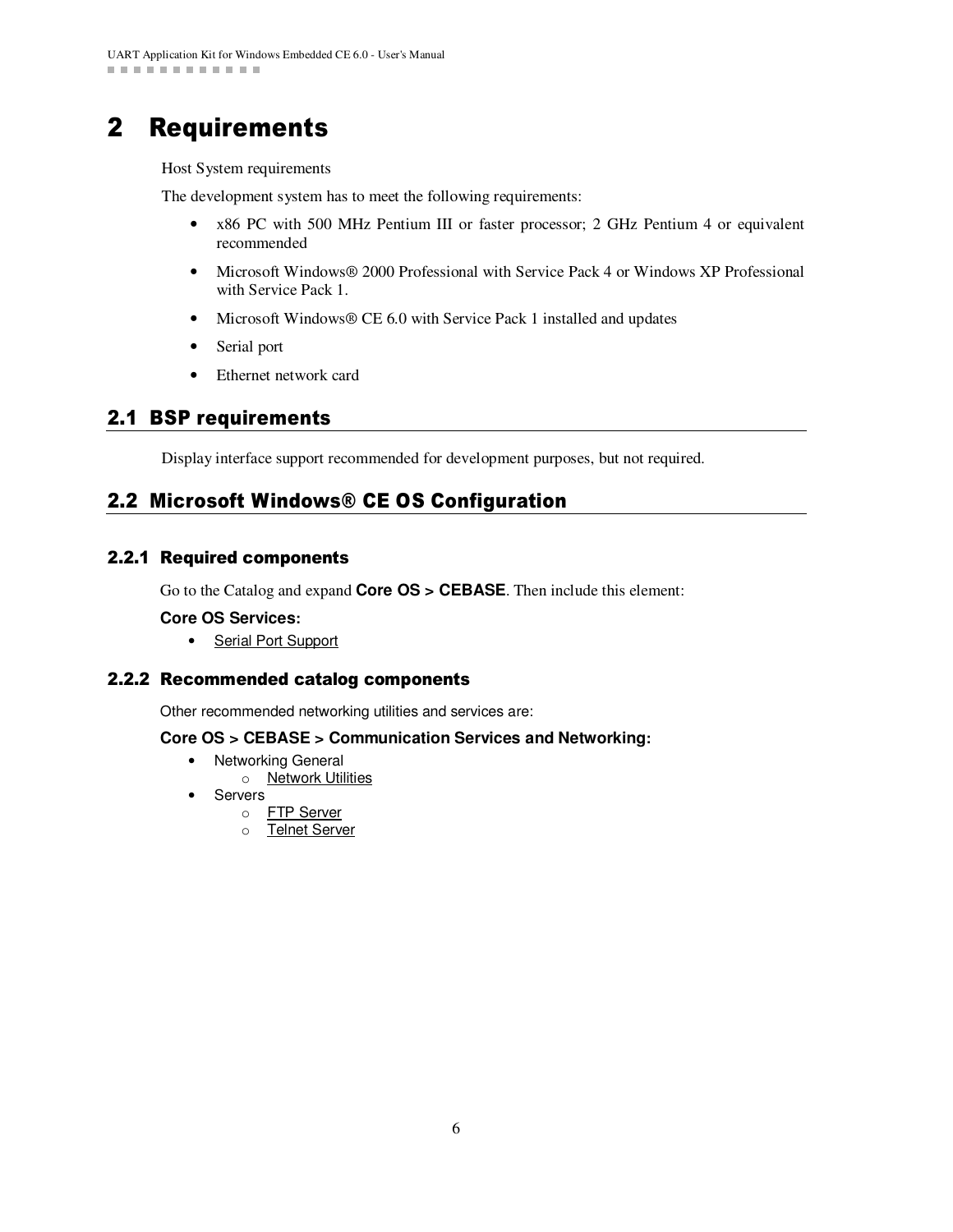# 3 Installation

This release is installed by executing Setup.exe.

The installer wizard will guide you in all required steps.

After installation has finished, the following components will be on your PC:

#### *%ProgramFiles%\Digi\AppKits\UART\_AppKit*:

- **Backup:** During the installation process some files might be overwritten, this folder create a backup of these files.
- **Uninstaller**: Executable to uninstall this release.
- **Release Notes** and **License Agreements.**

#### *%\_WINCEROOT%\OTHERS\Digi\AppKits\UART\_AppKit\src\driver:*

• Sources of the driver.

*%ProgramFiles% is an environment variable of your system that provides the path to your Program Files directory (usually C:\Program Files)*

*%\_WINCEROOT% is an environment variable of your system that provides the path to your Microsoft Windows® CE root directory (usually C:\WINCE600).*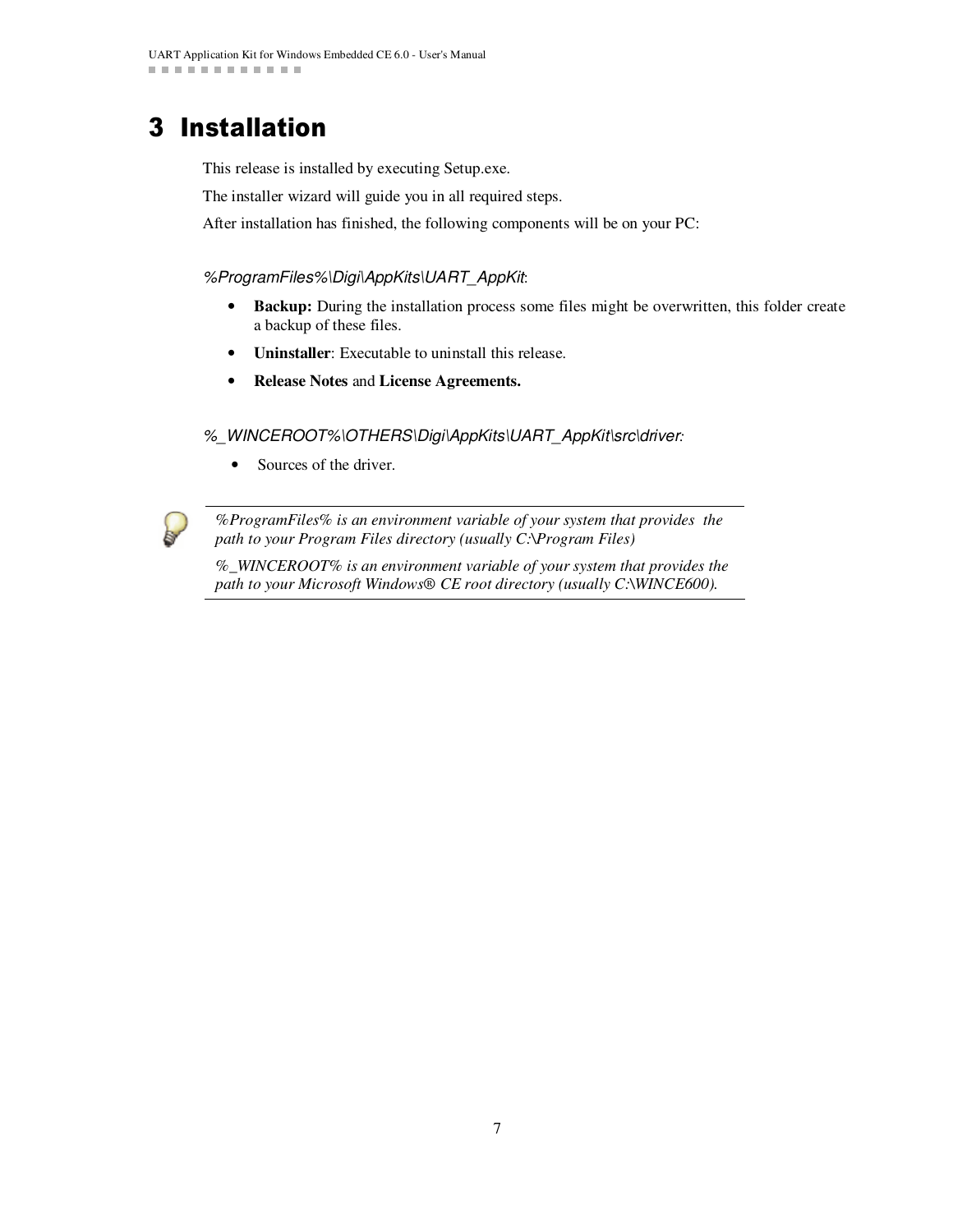# 4 Integration

### 4.1 Integration overview

The UART Application Kit integration described in this chapter assumes that you have already performed the following steps. These steps are fairly general as they are highly dependant on the customer BSP and the Microsoft Windows® CE version used:

Before completing these steps, you will need to have the following applications already installed:

- Microsoft Windows® CE 6.0 as described in Chapter 2, and
- a BSP corresponding with the hardware that will be used.

### 4.2 Integration process

The source code of the driver can be integrated into a Windows Embedded CE 6.0 project as a subproject of it.

After you have completely built your Project, it's time to add a new subproject for the UART Application Kit.

Open the Solution Explorer and right-click over the Subprojects. Choose **Add Existing Subproject**:

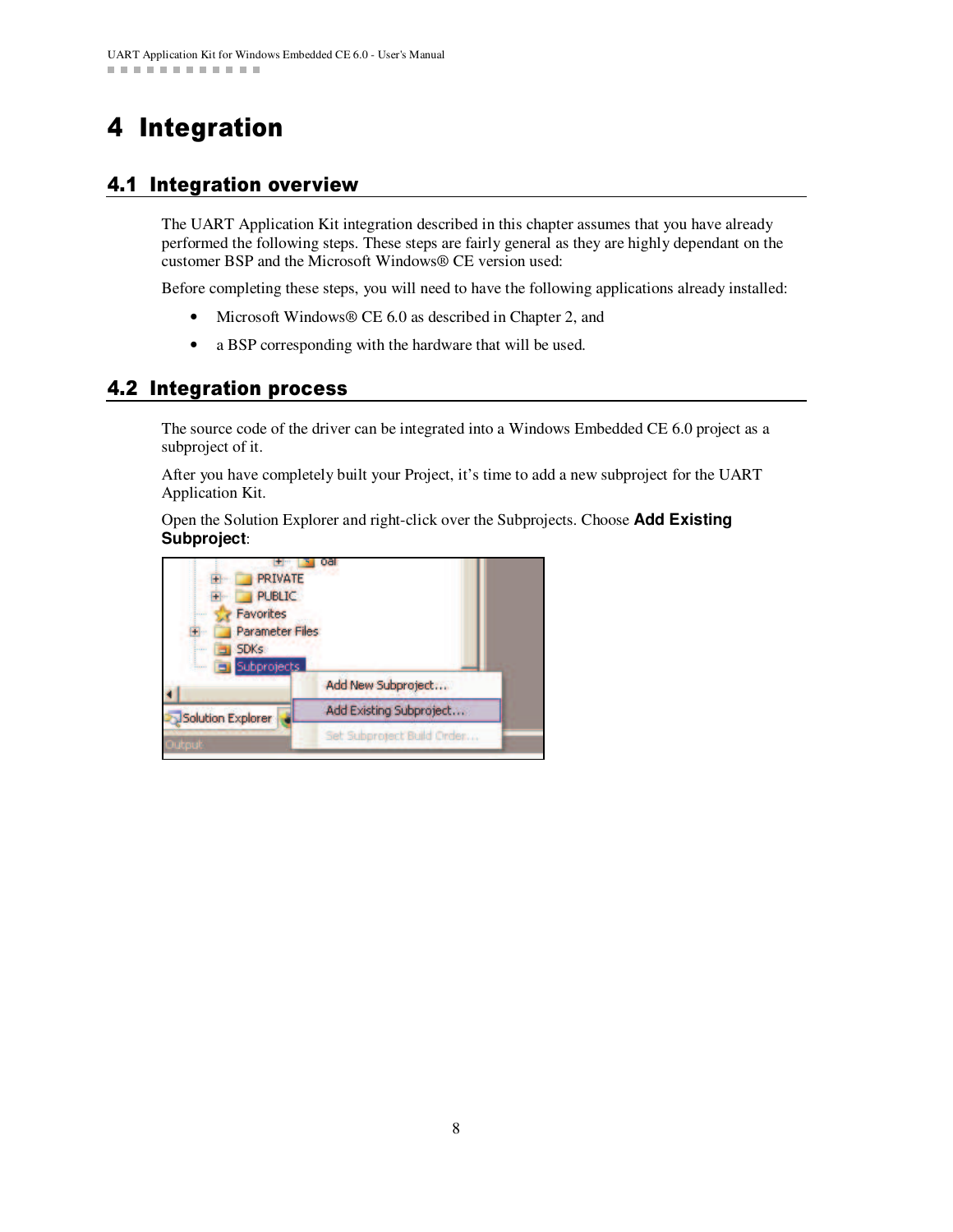Navigate to % WINCEROOT%\OTHERS\Digi\AppKits\UART\_AppKit\src\driver directory and select UART\_AppKit.pbpxml:

| <b>Open</b>                    |                    |  |                                               |               |   | ? x    |
|--------------------------------|--------------------|--|-----------------------------------------------|---------------|---|--------|
| Look in:                       | $\Box$ driver      |  |                                               | $Q$ $\hat{J}$ | m |        |
| My Recent<br>Documents         | UART_AppKit.pbpxml |  |                                               |               |   |        |
| <b>Desktop</b><br>My Documents |                    |  |                                               |               |   |        |
| My Computer                    |                    |  |                                               |               |   |        |
| My Network<br>Places           | File name:         |  |                                               |               |   | Qpen   |
|                                | Files of type:     |  | Windows Embedded CE Subproject Files [.pbp> * |               |   | Cancel |

Now you can see the parameter files and the source files.

Right click over UART\_AppKit and select **Rebuild** and then right click over the project and select **Make Run-Time Image**.

The driver build should be rebuilt and included in the final **nk.bin** image, together with the necessary registry entries.

| <b>UART_AppKit (C:/WINCE</b><br>8<br><b>Include files</b>              |     | Build                        |  |  |  |
|------------------------------------------------------------------------|-----|------------------------------|--|--|--|
| isr16550.h<br>'nТ<br>$100 - 100$                                       |     | Rebuild                      |  |  |  |
| h] pdd16550.h<br>$\frac{1}{2}$<br>pddisr.h<br>h<br><br>Parameter files |     | Open<br>Open With            |  |  |  |
| <sup>o</sup> ProjSysgen.bat<br><b>UART AppKit.bit</b><br>$\cdots$      |     | <b>Add</b>                   |  |  |  |
| UART_AppKit.da<br>$\frac{1}{2}$                                        |     | Set Subproject Build Order   |  |  |  |
| UART_AppKit.db<br>1.1.1<br>UART_AppKit.de<br><br>J UART_AppKit.re      |     | Find in Files                |  |  |  |
| Resource files:<br><b>Source files</b>                                 |     | Explore<br>Show in Favorites |  |  |  |
| $C$ <sup>+1</sup> com $16550$ .cpp                                     | ब्स | Open Build Window            |  |  |  |
| $C^{+1}$ cserpdd.cpp<br>$C^{+1}$ pdd16550.cpp<br>$\cdots$              |     | Remove                       |  |  |  |
| $C^{(*)}$ pddisr.cpp<br>Platform.cpp<br>$ $ C++                        | la  | Properties                   |  |  |  |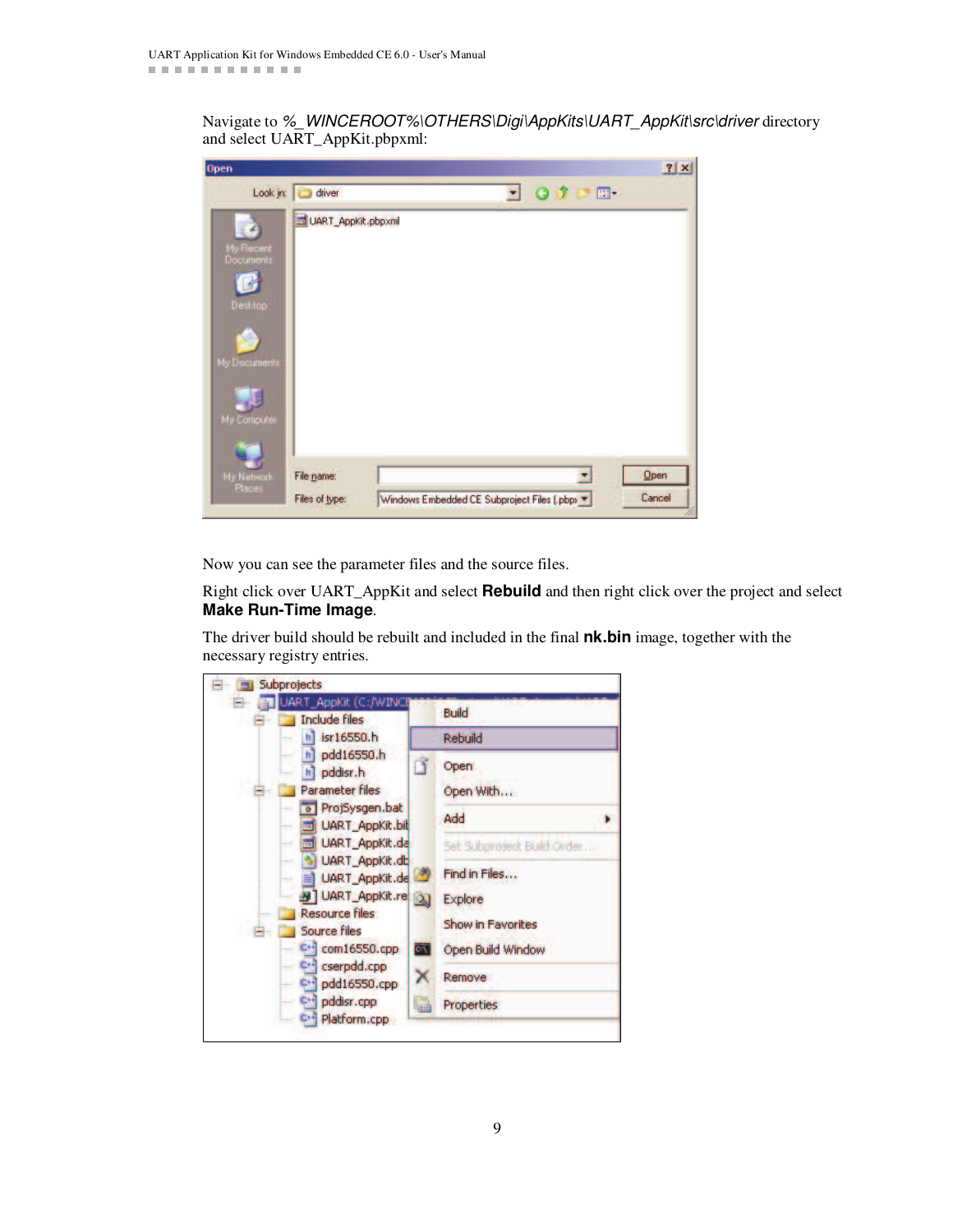## 4.3 Driver starts

Verify that the **UART\_AppKit.dll** is inside the new image and that the correct registry entries are placed in the final registry file (reginit.ini), located in your **Flat Release Directory**.

Once the project has been built, download it to the target device and start it up.

If you have the UART Application Kit connected to the peripheral application header of the target, it should be automatically detected, and you should see a console message similar to the following:



| [UART AppKit]: Loading External Serial 0 OK. |  |  |  |
|----------------------------------------------|--|--|--|
| [UART_AppKit]: Loading External Serial 1 OK. |  |  |  |
| [UART_AppKit]: Loading External Serial 2 OK. |  |  |  |
| [UART_AppKit]: Loading External Serial 3 OK. |  |  |  |



*More information may be shown depending on the debug level established in the driver.*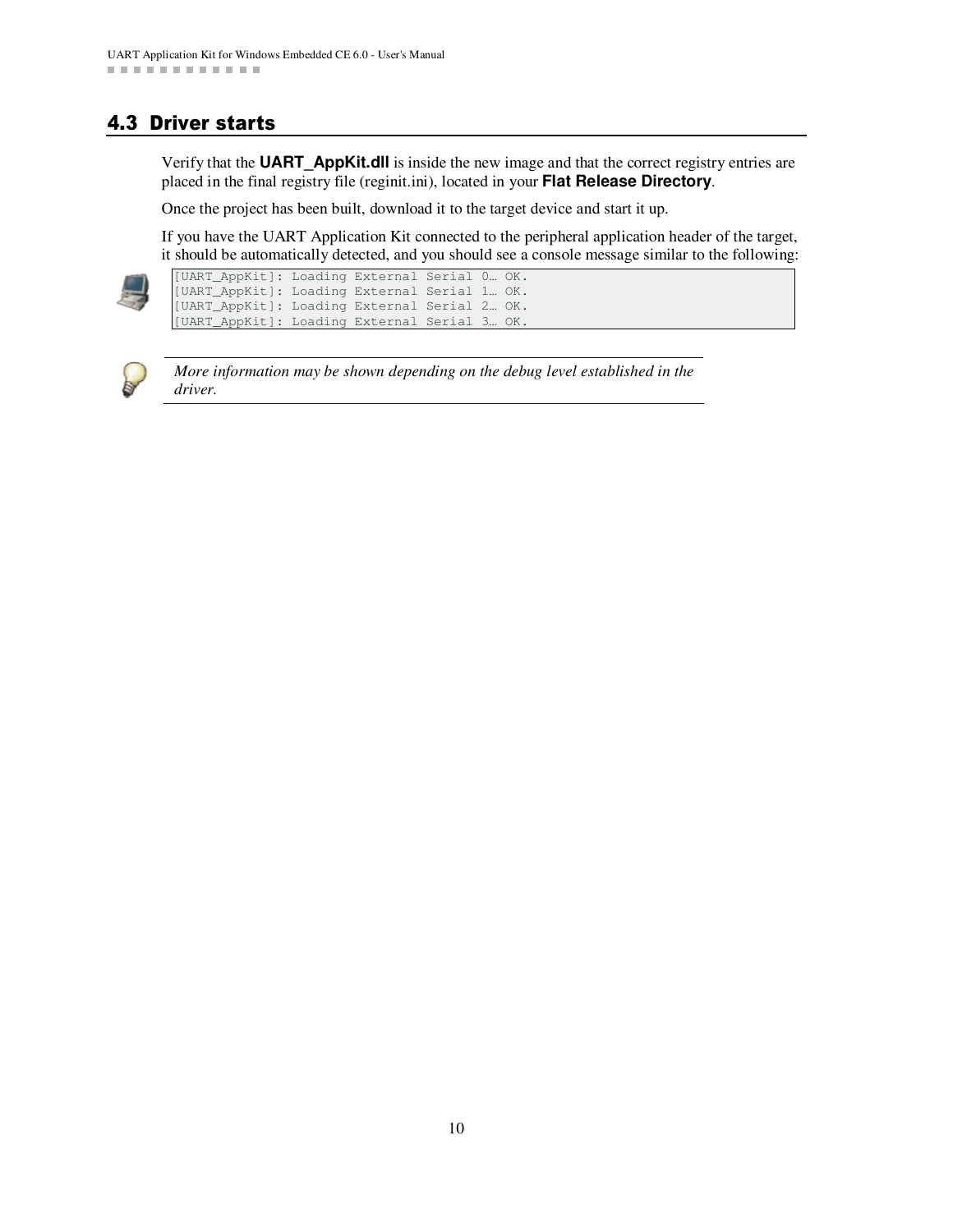# 5 Using the serial ports

The UART Application Kit driver is a stream driver built into a DLL called UART\_AppKit.dll.

The UART Application Kit serial ports can be handled like any other serial port in Windows Embedded CE 6.0. Once loaded four new devices:

- 'COM5:', corresponding to serial port A in the Application Kit hardware board.
- 'COM6:', corresponding to serial port B in the Application Kit hardware board.
- 'COM7:', corresponding to serial port C in the Application Kit hardware board.
- 'COM8:', corresponding to serial port D in the Application Kit hardware board.

should be available to be opened from applications through the CreateFile() call.

The normal operation from an application will be open the driver (CreateFile), and perform read or write operations (ReadFile and WriteFile). Finally close the driver (CloseHandle).

Please for information about serial port programming refer to **Help->Search** into the Visual Studio and look for "Serial Communication Reference".